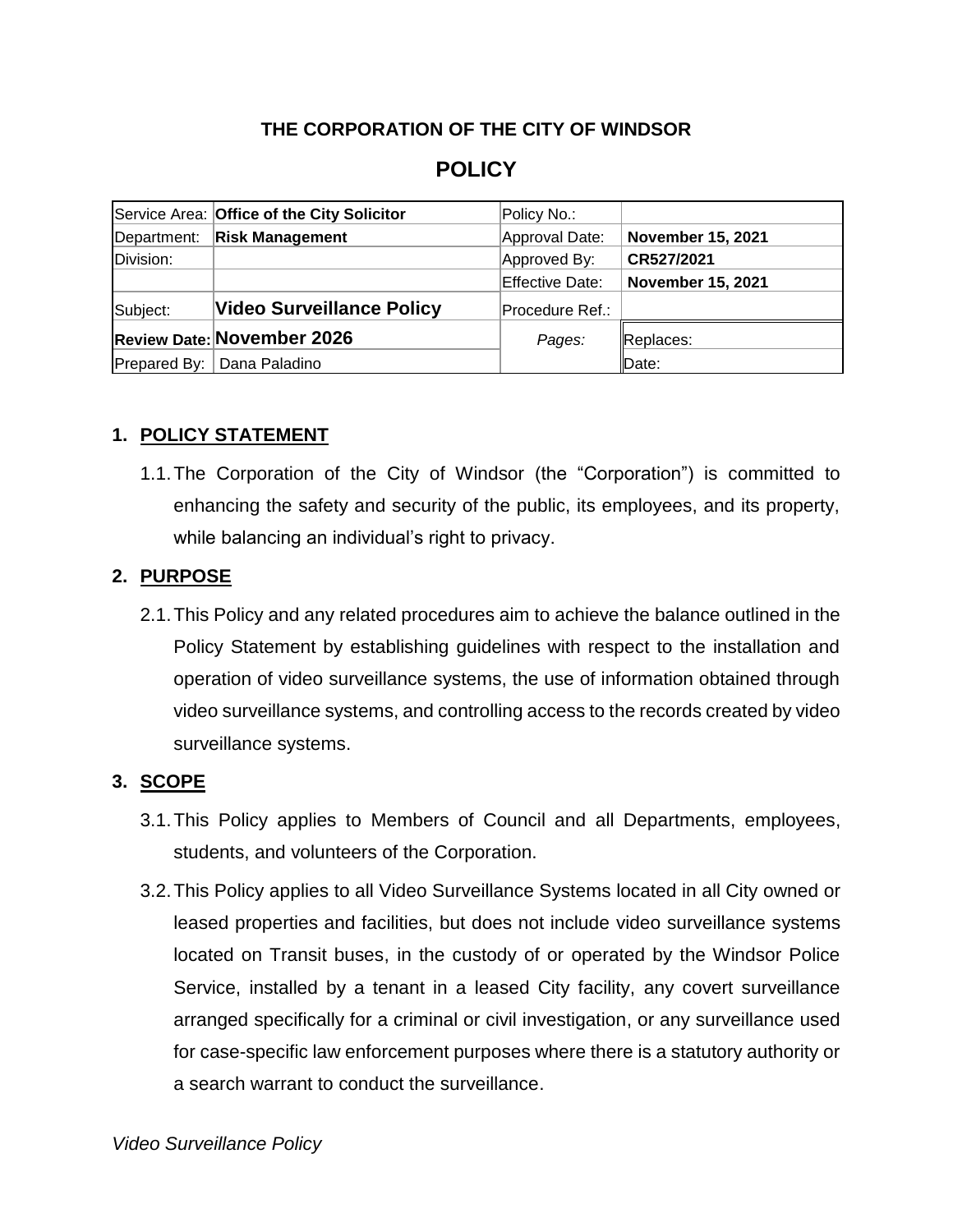- 3.3.The responsibilities, installation, operation, and uses of cameras located on buses are unique to Transit buses, and accordingly, all matters pertaining to cameras on buses will be governed by their own policy and/or procedures.
- 3.4.Any public safety policy regarding the prevention and enforcement of crime on public streets is the law enforcement mandate of the Windsor Police Service and not within the security mandate for the City.
- 3.5.This policy does not apply to Digital Recordings used for employment related or labour related information.

### **4. DEFINITIONS**

- 4.1.**Video Surveillance System** ["VSS"] means City-owned and placed audio/visual recording equipment that enables the observing, monitoring, or recording of images and sound within public spaces in a digital format, deployed in an overt and fixed manner without the use of video analytics, but does not include audio/visual recording equipment that has a dominant purpose of observing, monitoring, or recording traffic, weather, airspace, water, navigation, or environmental conditions. Notwithstanding the foregoing, a VSS does not include Digital Recordings of public or private meetings of Council or City Administration.
- 4.2.**Digital Recording** means the audio/visual data created and stored by the Video Surveillance System.
- 4.3.**Privacy Breach** means an incident involving the unauthorized disclosure of personal information.
- 4.4.**MFIPPA** means the *Municipal Freedom of Information and Protection of Privacy*  Act, as amended from time to time.

## **5. RESPONSIBILITY**

- 5.1.The Chief Administrative Officer is responsible to promote and enforce compliance with this Policy.
- 5.2.The City Clerk and their designates are responsible to: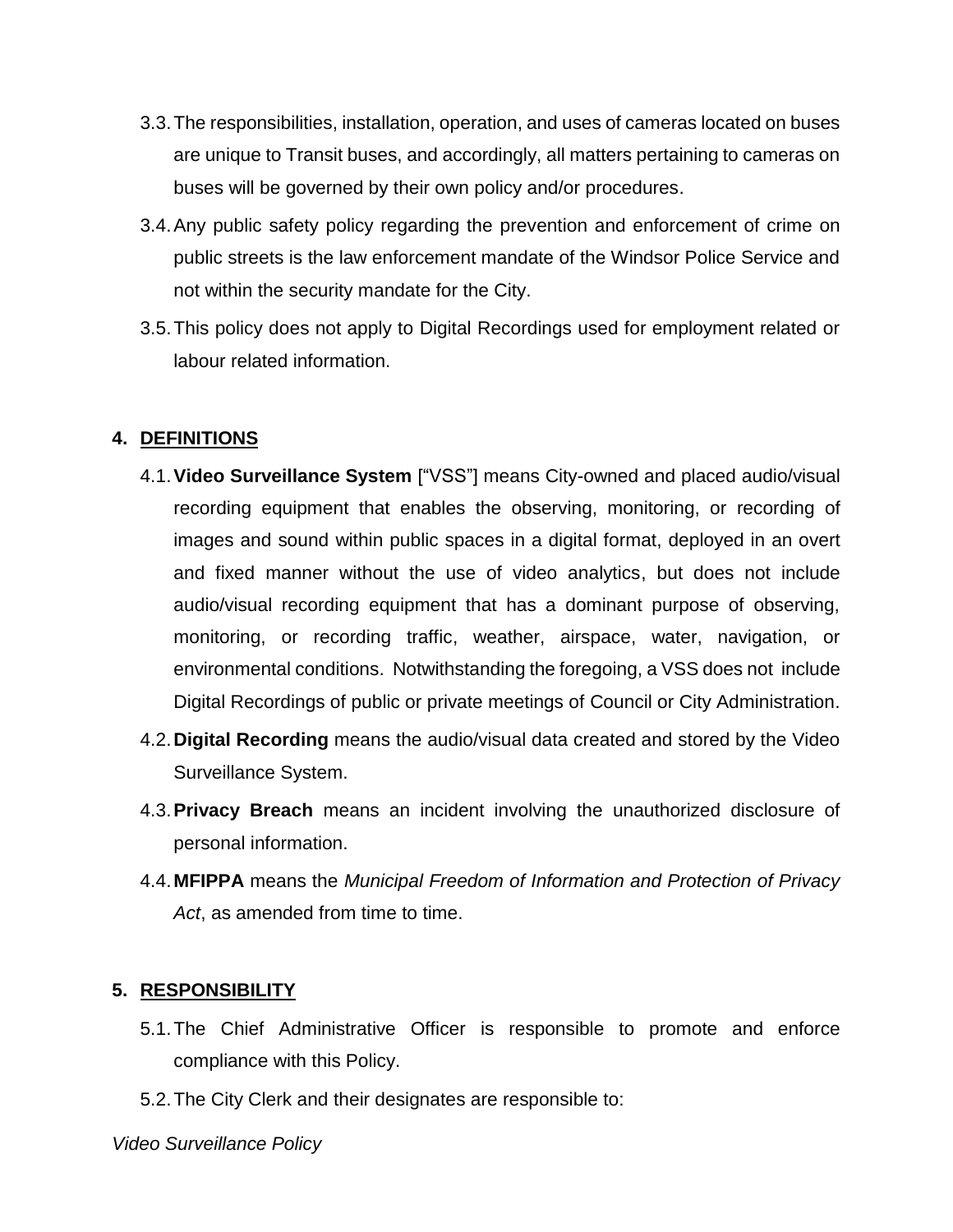- Respond to requests for disclosure under the *Municipal Freedom of Information and Protection of Privacy Act* (MFIPPA) or any other applicable legislation;
- Respond to requests from the public and employees about the collection, use, and disclosure of personal information captured by a VSS;
- Respond to privacy complaints received through the Office of the Information and Privacy Commissioner of Ontario (IPC);
- Lead departments in addressing improper disclosure of personal information;
- Assist the Senior Manager of Facilities in approving the locations of a VSS in accordance with MFIPPA and best practices as determined by the Information and Privacy Commission of Ontario;
- Notify the IPC of Privacy Breaches, where appropriate.
- Administer and communicate this policy upon requests for Digital Recordings;
- Review this policy every 5 years.

5.3.The City Solicitor and their designates are responsible to:

- Advise departments on the applicability of privacy legislation, and provide legal advice, where required, on the City's obligations with respect thereto;
- Ensure this policy complies with applicable privacy law and any changes thereto as may be made from time to time.

5.4.The Senior Manager of Facilities and their designates are responsible to:

- Ensure a public notice for video surveillance is placed at all City spaces that have a VSS;
- Determine the need, location and approve the use of VSSs in accordance with this policy and direct the Information Technology Department in relation thereto.
- 5.5.The Executive Director of Information Technology and their designates are responsible to: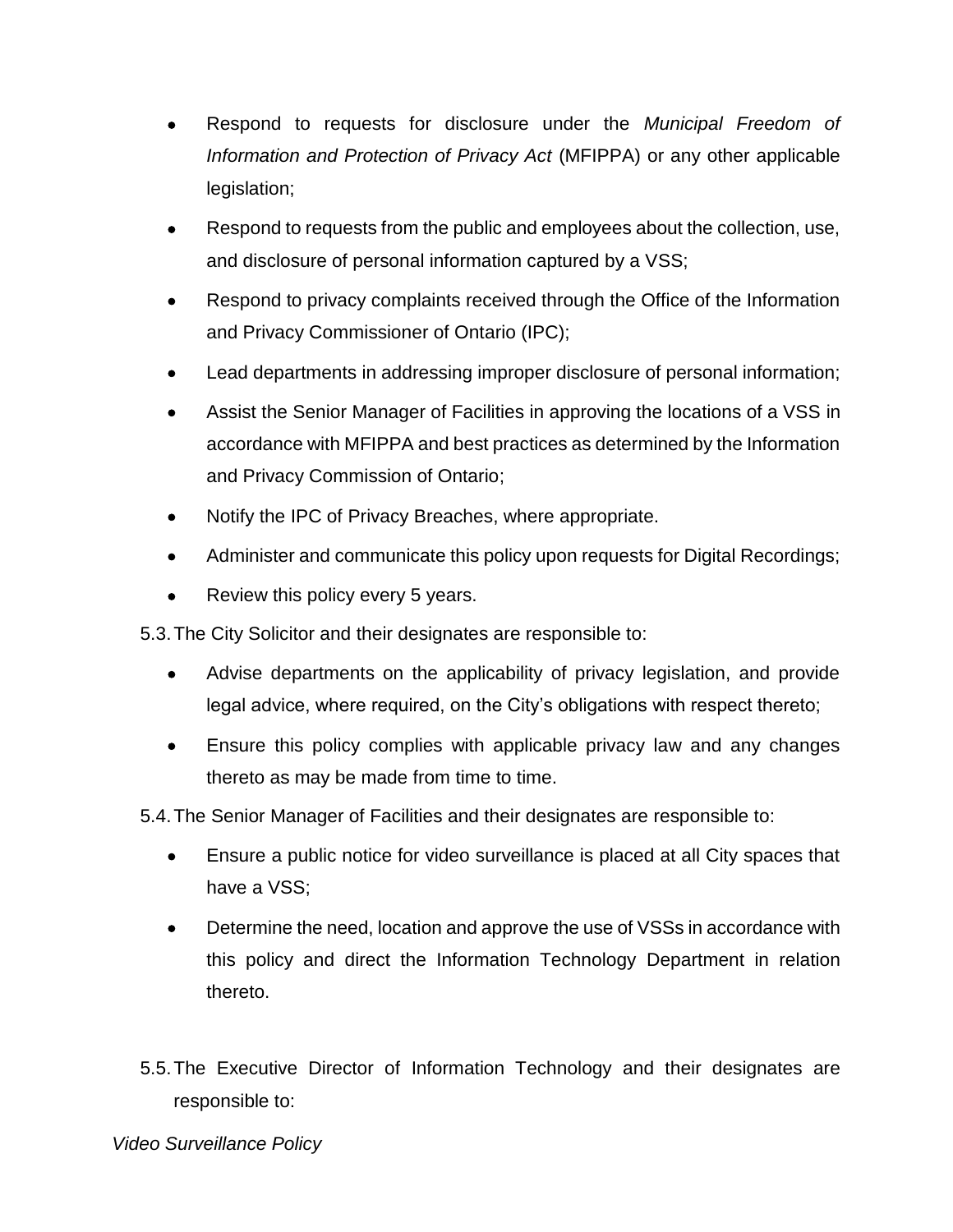- Provide guidance and support for the VSS and Digital Recordings;
- Install and maintain VSS in accordance with this policy;
- Respond to requests for disclosure made pursuant to [6.14](#page-6-0) to [6.17o](#page-6-1)f this policy;
- Capture, retain, and arrange for the viewing, export, and/or distribution of Digital Recordings when required by this policy;
- Maintain the security of Digital Recordings within their custody and control;

5.6.Executive Directors and Senior Managers are responsible to:

- Ensure that staff are aware of and abide by this Policy and any related procedures;
- Ensure the appropriate use of the VSS at their facilities, where applicable;
- Refer any external requests for Digital Recordings to the City Clerk.

5.7.Employees are responsible to:

- Follow this Policy and its related procedures in all circumstances;
- Report to their Supervisor or Manager any suspected Privacy Breach;
- Comply with retention periods applicable to Digital Recordings;
- Maintain the security of Digital Recordings within their custody and control.

## **6. GOVERNING RULES AND REGULATIONS**

- 6.1.This policy reflects the provisions of MFIPPA and is subject to MFIPPA and any other privacy legislation that may apply in the circumstances. To the extent that this policy may conflict with applicable privacy legislation, the applicable privacy legislation shall prevail.
- 6.2.By-law 21-2013, *Records Retention By-law*.
- 6.3.To the extent that this policy may conflict with an applicable collective agreement, the applicable collective agreement shall prevail.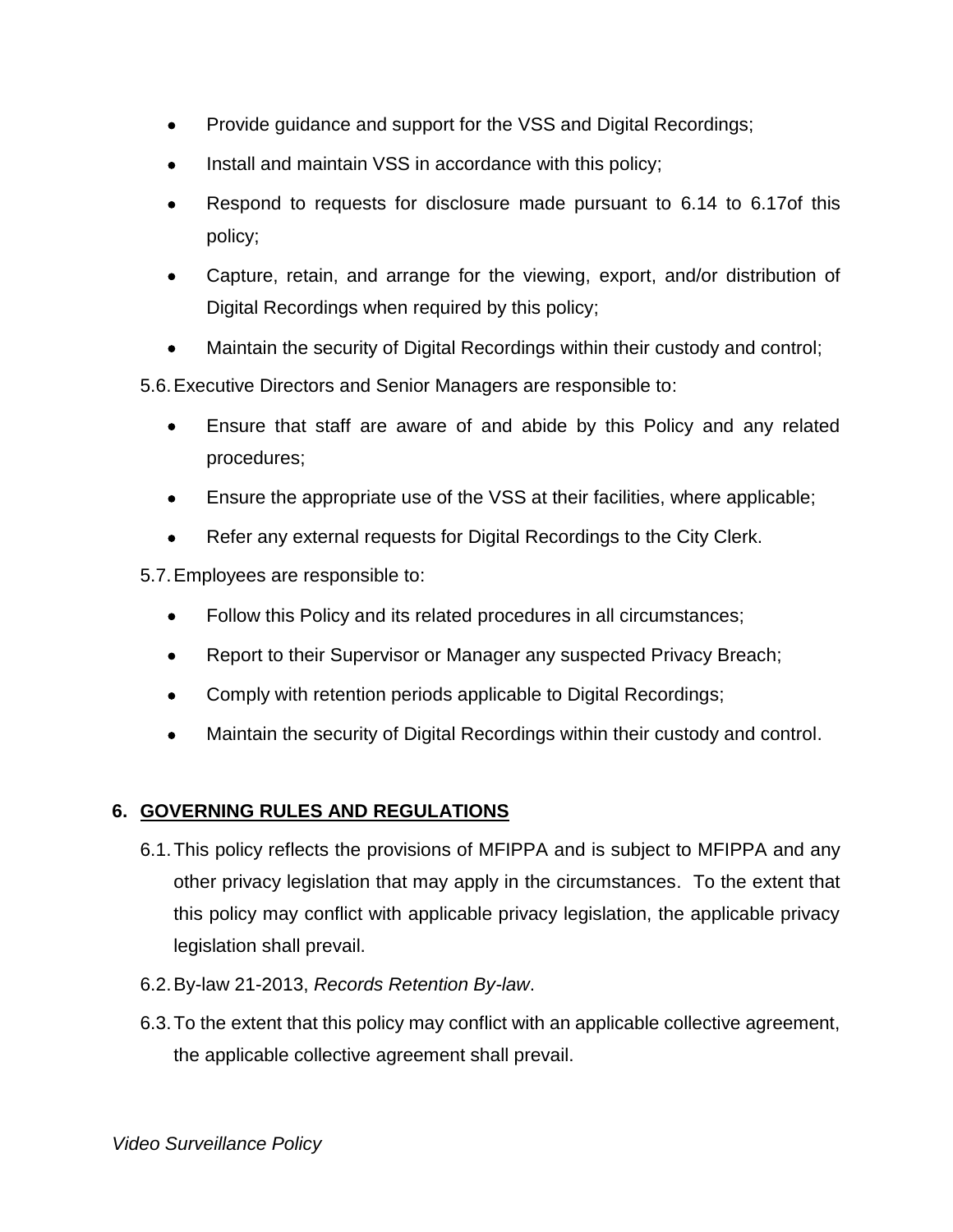### **Installation of VSS**

- 6.4.All locations for a VSS and accompanying signage require the approval of the Senior Manager of Facilities and the City's Freedom of Information Coordinator.
- 6.5.The use and location of VSS will be determined on the basis of reasonable and justifiable grounds for the provision of safety and security and in accordance with MFIPPA and any other governing legislation, giving consideration to the following:
	- Whether there is a real, substantial, and pressing problem to be addressed;
	- Whether other less intrusive means of achieving the same goals have been considered and are substantially less effective than video surveillance or are not feasible;
	- Whether the benefits of video surveillance substantially outweigh the reduction of privacy inherent in its use;
- 6.6.VSS placement will be assessed on a case by case basis to determine the effects the VSS may have on personal privacy and the sensitivity of personal information collected. Where possible, cameras will be positioned so that they only capture locations intended to be monitored, and will not be directed to look through the windows of adjacent buildings or onto adjacent property. Where this is not possible, stakeholder consultation will take place prior to VSS placement.
- 6.7.No camera will be placed in a manner that captures areas where individuals have a greater expectation of privacy, such as washrooms, change rooms, or through windows of private residences/buildings, including Huron Lodge.
- 6.8. Clearly visible signs will be placed at all locations under surveillance notifying all those in the area of same.

## **Operation of VSS**

*Video Surveillance Policy* 6.9.The Executive Director of IT or their designates, including but not limited to contractors, are the only persons who may patch, update, or in any other way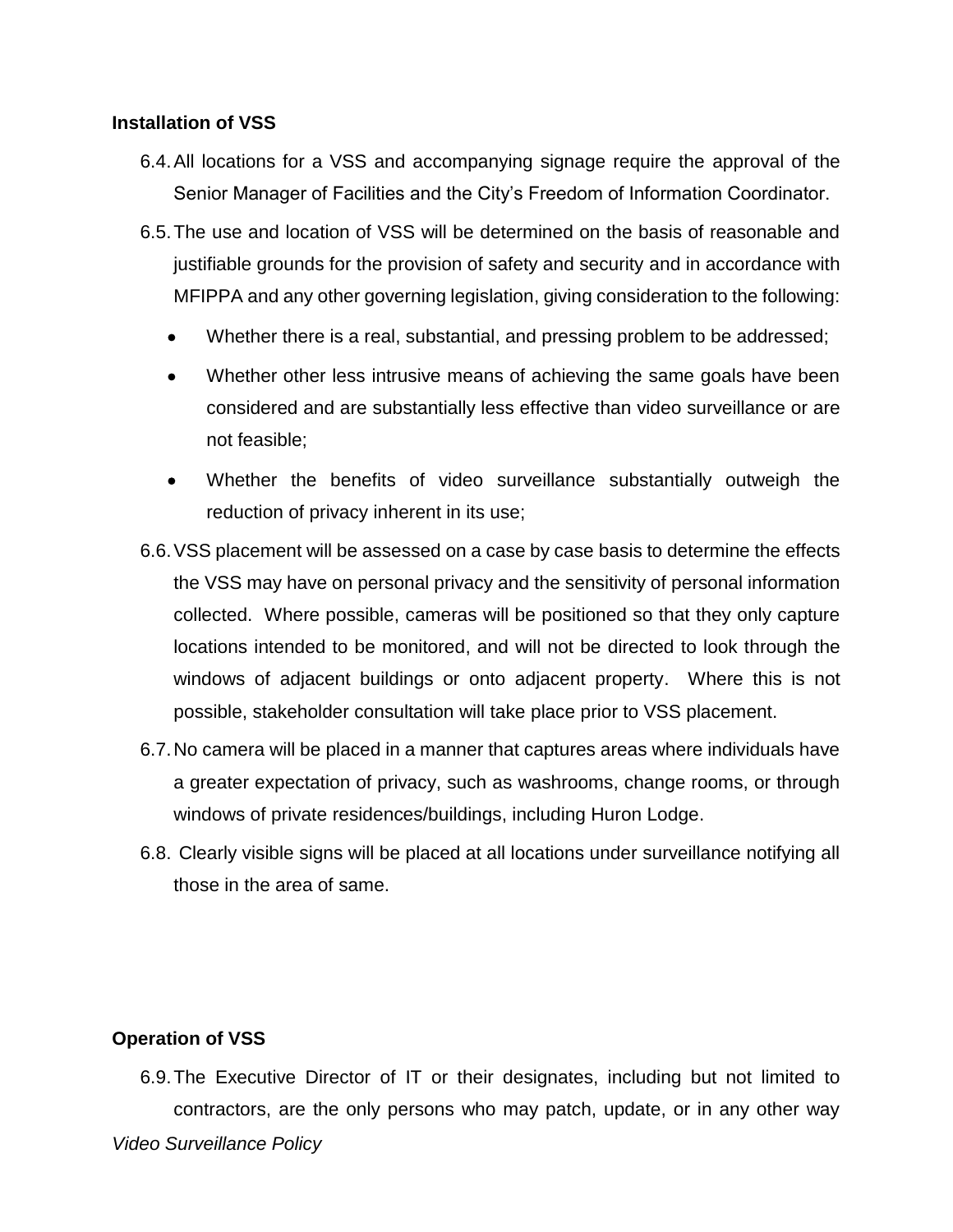handle the VSS computer hardware or software, as well as capture, export and treat Digital Recordings in accordance with this Policy [collectively the "VSS Operation"].

- 6.10. Notwithstanding the foregoing, the Senior Manager of Facilities or their designates, including but not limited to contractors and designated staff in other operating departments, are the only persons who may physically handle and regularly monitor the VSS. The Senior Manager of Facilities will maintain a list of all persons designated.
- 6.11. The Executive Director of IT is responsible for establishing an appropriate training program for the VSS Operation, and will ensure all VSS operators are trained appropriately.

## **Use of Digital Recordings**

- <span id="page-5-0"></span>6.12. Digital Recordings may only be used for the following purposes:
	- Enhancing the safety and security of persons or property;
	- Preventing unauthorized entry or activities on City property;
	- To investigate an incident involving suspected health and safety violations/concerns, security and property damage, illegal activity, a violation of the Respectful Workplace Policy, or involving a potential or actual insurance-related claim;
	- To manage corporate risk;
	- To preserve evidence as required to protect the City's legal rights;
	- To respond to a request for information under MFIPPA;
	- To aid law enforcement agencies with a matter under investigation;
	- To assess the effectiveness of any of the above-noted uses;
	- As required by Court Order;
	- In anticipation of one of the above-noted uses;
	- For a purpose consistent with the above-noted uses, including data analytics and service enhancements.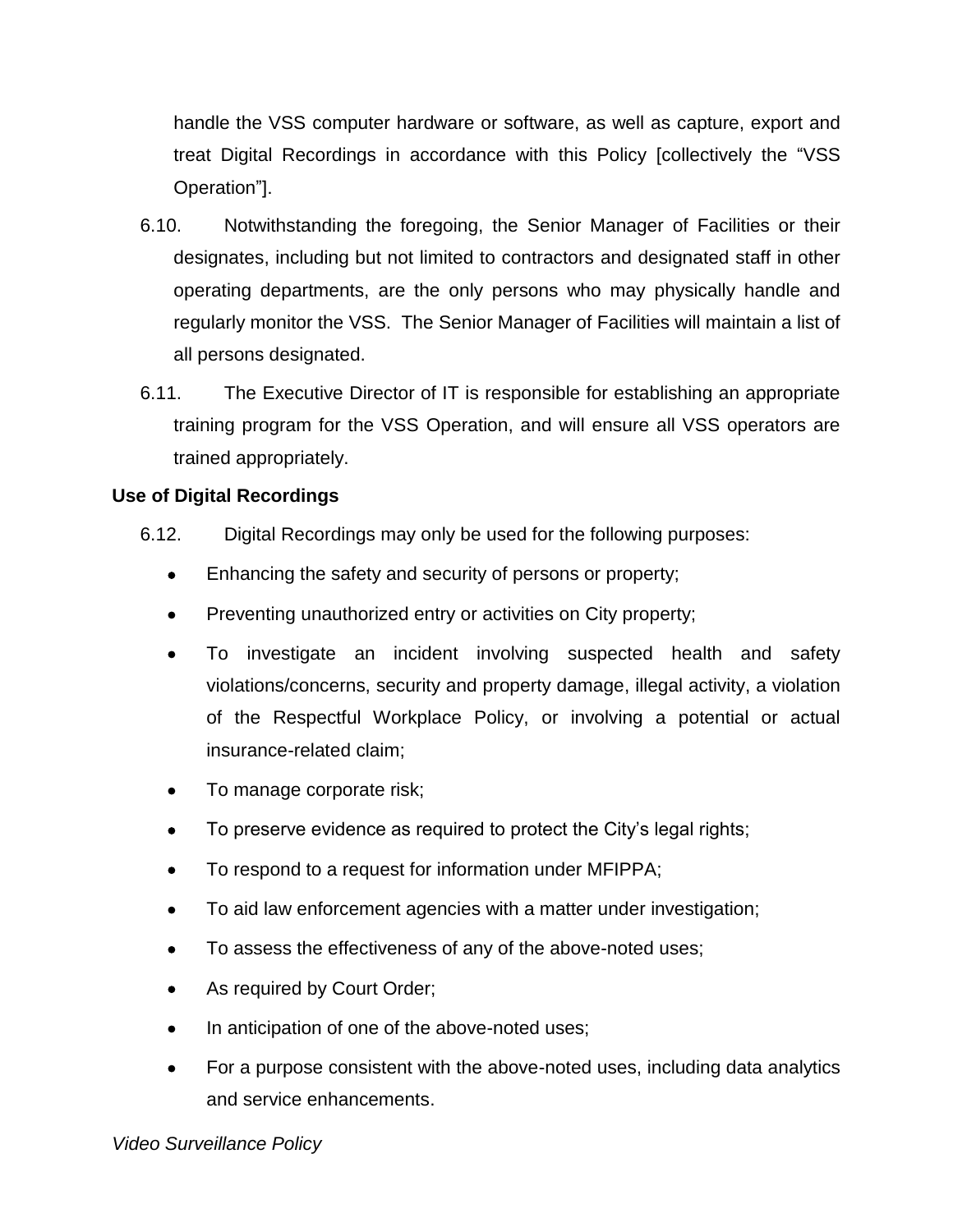6.13. Where, on its face, employee conduct or behaviour falling below the standard of performance required for their position has been captured on a Digital Recording and is observed by authorized employees viewing the Digital Recording for a purpose authorized by [6.12](#page-5-0) , the Digital Recording may be used as part of an internal investigation into the observed improper conduct or behaviour.

#### **Requests for Disclosure**

- <span id="page-6-0"></span>6.14. Any person may make a written request for access to a Digital Recording by submitting a Freedom of Information Request, and access will be determined through that process.
- <span id="page-6-2"></span>6.15. City employees, City insurers, or those hired to work on the City's behalf may be provided with a copy of a Digital Recording if it is necessary for one or more of the uses outlined within this policy.
- 6.16. Law enforcement agencies may be provided with a copy of a Digital Recording in accordance with the disclosure provisions set out in MFIPPA.
- <span id="page-6-1"></span>6.17. The City Solicitor or their designate may be provided with a copy of a Digital Recording and disclose that Digital Recording if, in their discretion, it is in the interest of justice to do so, and disclosure is compliant with MFIPPA.
- 6.18. Any uncertainty whether a use is consistent with the uses outlined within this policy shall be determined by the City Clerk or their designate.
- 6.19. Any unauthorized disclosure of information is cause for disciplinary action up to and including termination.

#### **Access Procedure**

6.20. All requests for disclosure made pursuant to [6.15](#page-6-2) to [6.17](#page-6-1) must be made in writing/email to the Executive Director of IT or their designate. The Executive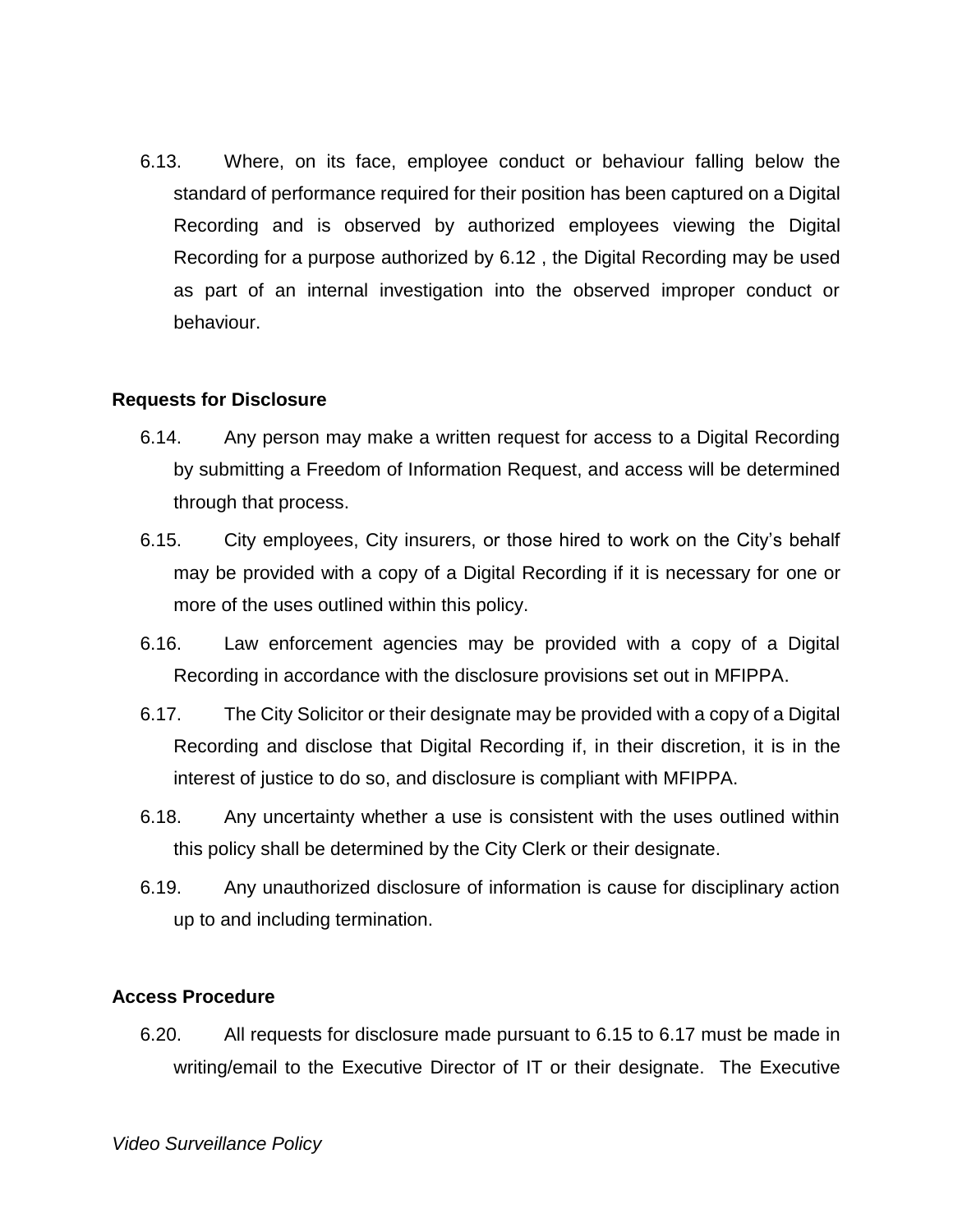Director of IT must be satisfied that access is permissible pursuant to this policy before granting this disclosure.

6.21. Notwithstanding the foregoing, all requests related to an investigation of insurance claims must be authorized by the City Solicitor or their designate.

6.22. When access to a Digital Recording is given, the following information will be logged:

- The date and time disclosure was made;
- The identity of the party to whom the disclosure was made;
- The reason for the disclosure;
- The details of what was disclosed (ex. time period, VSS location, facility, etc.); and
- Where applicable, a case file number.

### **Live Viewing**

- 6.23. Live viewing is restricted to locations where there is a high likelihood of safety and security concerns, as determined by the Senior Manager of Facilities. Live feed monitors will be turned off when not in use.
- 6.24. Live feed monitors must not be viewable by the public.
- 6.25. The frequency of viewing a live feed monitor and when a live feed monitor will be in use is to be determined by the Executive Director/Senior Manager of the facility or their designate, in consultation with the ED of Information Technology and the Senior Manager of Facilities or their designates.

## **Retention and Destruction**

6.26. There are varying VSSs used with varying system requirements and overwrite periods. Digital Recordings requested or used by City employees in accordance with this policy will be kept in accordance with the City's Records Retention By-law, and the Executive Director of said employee is responsible for